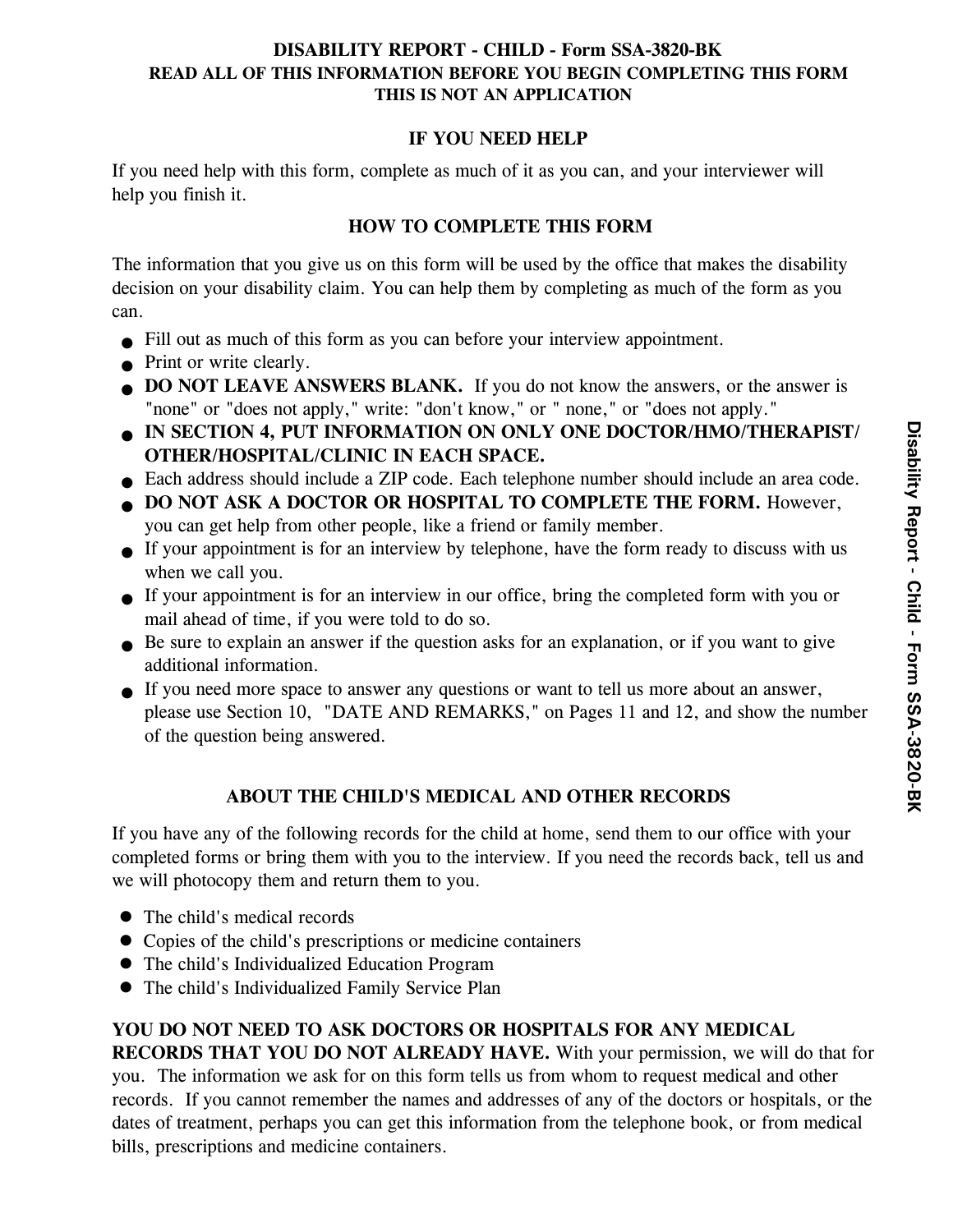#### **The Privacy and Paperwork Reduction Acts**

The Social Security Administration is authorized to collect the information on this form under sections  $205(a)$ ,  $223(d)$  and  $1631(e)(1)$  of the Social Security Act. The information on this form is needed by Social Security to make a decision on the named claimant's claim. While giving us the information on this form is voluntary, failure to provide all or part of the requested information could prevent an accurate or timely decision on the named claimant's claim. Although the information you furnish is almost never used for any purpose other than making a determination about the claimant's disability, such information may be disclosed by the Social Security Administration as follows: (1) to enable a third party or agency to assist Social Security in establishing rights to Social Security benefits and/or coverage; (2) to comply with Federal Laws requiring the release of information from Social Security records (e.g., to the Government Accountability Office and the Department of Veterans Affairs); and (3) to facilitate statistical research and such activities necessary to assure the integrity and improvement of the Social Security programs (e.g., to the Bureau of the Census and private concerns under contract to Social Security).

We may also use the information you give us when we match records by computer. Matching programs compare our records with those of other Federal, State, or local government agencies. Many agencies may use matching programs to find or prove that a person qualifies for benefits paid by the Federal government. The law allows us to do this even if you do not agree to it.

Explanations about these and other reasons why information you provide us may be used or given out are available in Social Security offices. If you want to learn more about this, contact any Social Security Office.

**PAPERWORK REDUCTION ACT:** This information collection meets the requirements of 44 U.S.C. § 3507, as amended by Section 2 of the Paperwork Reduction Act of 1995. You do not need to answer these questions unless we display a valid Office of Management and Budget control number. We estimate that it will take about 60 minutes to read the instructions, gather the facts, and answer the questions. **SEND OR BRING THE COMPLETED FORM TO YOUR LOCAL SOCIAL SECURITY OFFICE. The office is listed under U. S. Government agencies in your telephone directory or you may call Social Security at 1-800-772-1213 (TTY 1-800-325-0778).** *You may send comments on our time estimate above to: SSA, 6401 Security Blvd., Baltimore, MD 21235-6401. Send only comments relating to our time estimate to this address, not the completed form.*

#### **REMOVE THIS SHEET BEFORE RETURNING THE COMPLETED FORM.**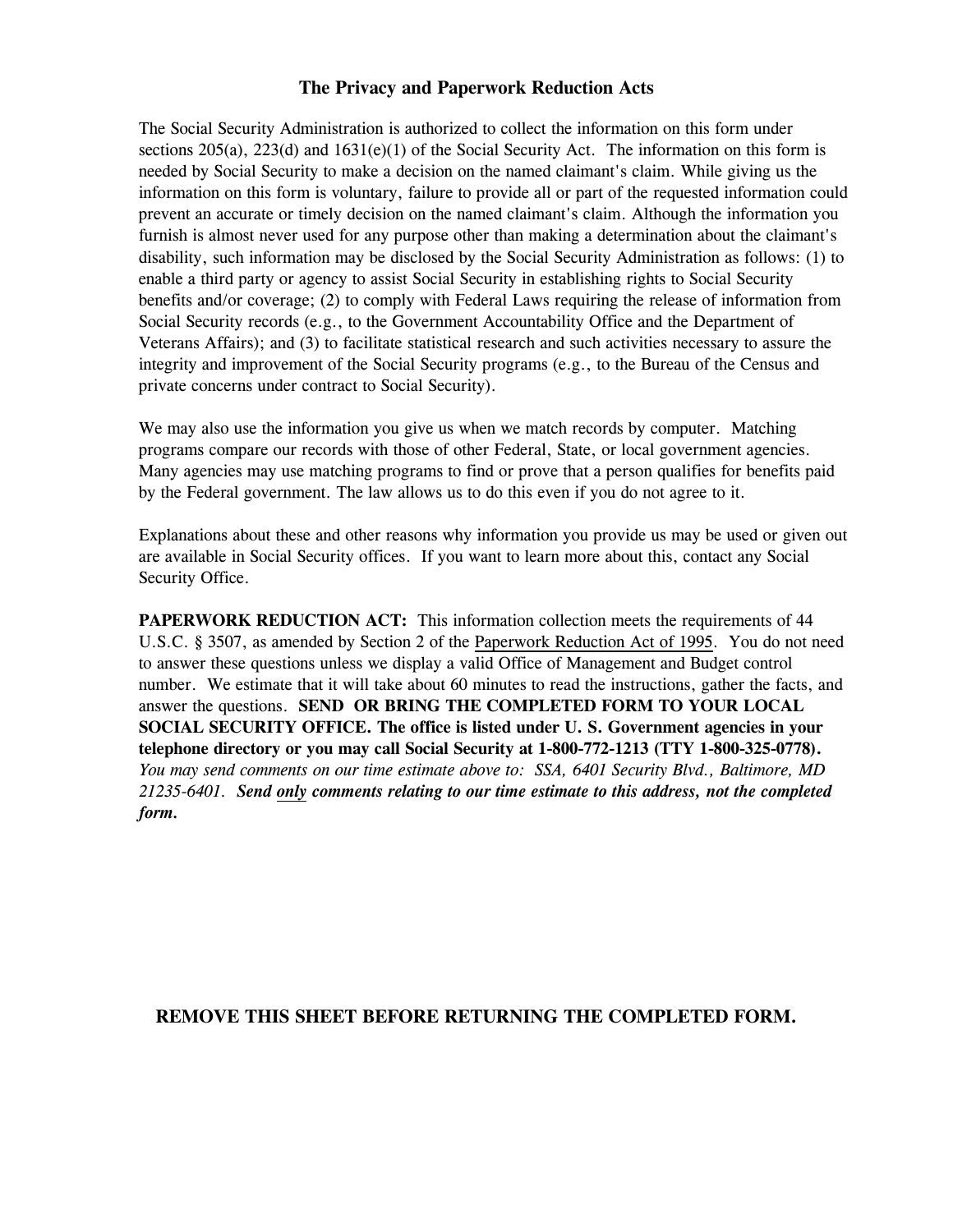# **DISABILITY REPORT - CHILD**

|                                                                                                                                                                                                                                                                  | <b>SECTION 1 -- INFORMATION ABOUT THE CHILD</b>               |                                                                                                             |
|------------------------------------------------------------------------------------------------------------------------------------------------------------------------------------------------------------------------------------------------------------------|---------------------------------------------------------------|-------------------------------------------------------------------------------------------------------------|
| A. CHILD'S NAME (First, Middle Initial, Last)                                                                                                                                                                                                                    |                                                               | <b>B. CHILD'S SOCIAL SECURITY NUMBER</b>                                                                    |
|                                                                                                                                                                                                                                                                  |                                                               |                                                                                                             |
| C. YOUR NAME (If agency, provide name of agency and contact person)                                                                                                                                                                                              |                                                               |                                                                                                             |
|                                                                                                                                                                                                                                                                  |                                                               |                                                                                                             |
| YOUR MAILING ADDRESS (Number and Street, Apt. No. (if any), P.O. Box, or Rural Route)                                                                                                                                                                            |                                                               |                                                                                                             |
|                                                                                                                                                                                                                                                                  |                                                               |                                                                                                             |
| <b>CITY</b>                                                                                                                                                                                                                                                      | <b>STATE</b>                                                  | <b>ZIP CODE</b>                                                                                             |
| <b>YOUR EMAIL ADDRESS (Optional)</b>                                                                                                                                                                                                                             |                                                               |                                                                                                             |
| <b>D. YOUR DAYTIME PHONE NUMBER</b>                                                                                                                                                                                                                              | message for you.)                                             | (If you do not have a phone number where we can reach<br>you, give us a daytime number where we can leave a |
|                                                                                                                                                                                                                                                                  | Your Number                                                   | Message Number<br>None                                                                                      |
| Number<br>Area Code<br>E. What is your relationship to the child?                                                                                                                                                                                                |                                                               |                                                                                                             |
| F. Can you speak and understand English?                                                                                                                                                                                                                         | $\Box$ YES $\Box$                                             | <b>NO</b>                                                                                                   |
| If "NO", what is your preferred language?                                                                                                                                                                                                                        |                                                               |                                                                                                             |
| <b>NOTE:</b> If you cannot speak and understand English, we will provide you an interpreter,<br>free of charge.<br>If you cannot speak and understand English, is there someone we may contact who<br>speaks and understands English and will give you messages? |                                                               |                                                                                                             |
| YES (Enter name, address, phone number, relationship)<br><b>NAME</b><br><u> 1989 - Johann Barbara, martxa eta idazlea (h. 1989).</u>                                                                                                                             | <b>NO</b>                                                     | RELATIONSHIP TO CHILD __________                                                                            |
| <b>ADDRESS</b>                                                                                                                                                                                                                                                   | (Number, Street, Apt. No. (if any), P.O. Box, or Rural Route) |                                                                                                             |
|                                                                                                                                                                                                                                                                  | <b>DAYTIME</b>                                                |                                                                                                             |
| City<br>State<br>Can you read and understand English?                                                                                                                                                                                                            | PHONE<br>ZIP<br><b>YES</b><br>NO.                             | Area Code<br>Number                                                                                         |
| G. Does the child live with you? $\Box$ YES $\Box$ NO If "NO", with whom does the child live?                                                                                                                                                                    |                                                               |                                                                                                             |
| <b>NAME</b>                                                                                                                                                                                                                                                      |                                                               | <b>RELATIONSHIP TO CHILD</b>                                                                                |
| <b>ADDRESS</b>                                                                                                                                                                                                                                                   |                                                               |                                                                                                             |
|                                                                                                                                                                                                                                                                  | (Number, Street, Apt. No. (if any), P.O. Box, or Rural Route) |                                                                                                             |
|                                                                                                                                                                                                                                                                  | <b>DAYTIME</b><br><b>PHONE</b>                                |                                                                                                             |
| City<br>State                                                                                                                                                                                                                                                    | ZIP                                                           | Area Code<br>Number                                                                                         |
| Can this person speak and understand English?                                                                                                                                                                                                                    | <b>YES</b>                                                    | <b>NO</b>                                                                                                   |
| If "NO", what is this person's preferred language?                                                                                                                                                                                                               |                                                               |                                                                                                             |

 $\Box$  YES  $\Box$  NO

Form **SSA-3820-BK** (07-2008) Prior editions may be used EF (07-2008)

Can this person **read and understand English**?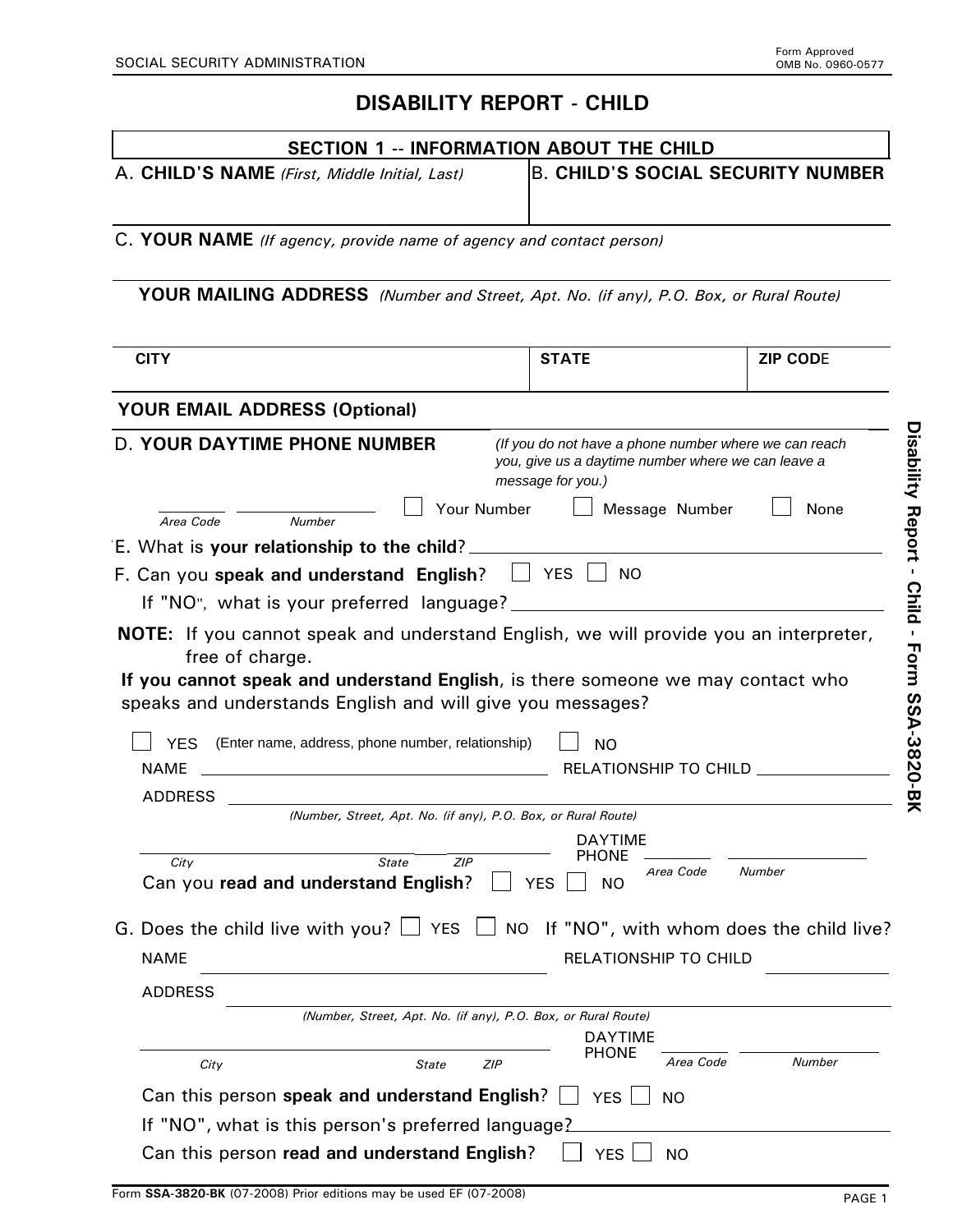| <b>SECTION 1 - INFORMATION ABOUT THE CHILD</b>                                                                                                                                                                                                                                                                                               |  |  |  |  |
|----------------------------------------------------------------------------------------------------------------------------------------------------------------------------------------------------------------------------------------------------------------------------------------------------------------------------------------------|--|--|--|--|
| <b>YES</b><br><b>NO</b><br>H. Can the child speak and understand English?<br>If "NO," what languages can the child speak?<br>If the child understands any other languages, list them here: __________________                                                                                                                                |  |  |  |  |
| What is the child's height (without shoes)?<br>Τ.<br>What is the child's weight (without shoes)?                                                                                                                                                                                                                                             |  |  |  |  |
| Does the child have a medical assistance card? (for example Medicaid, Medi-Cal)                                                                                                                                                                                                                                                              |  |  |  |  |
| <b>YES</b><br><b>NO</b><br>If "YES", show the number here:                                                                                                                                                                                                                                                                                   |  |  |  |  |
| <b>SECTION 2 - CONTACT INFORMATION</b>                                                                                                                                                                                                                                                                                                       |  |  |  |  |
| A. Does the child have a legal guardian or custodian other than you?<br>YES (Enter name, address, phone number, relationship)<br><b>NO</b><br><b>NAME</b>                                                                                                                                                                                    |  |  |  |  |
| <b>ADDRESS</b><br>(Number, Street, Apt. No. (if any), P.O. Box, or Rural Route)                                                                                                                                                                                                                                                              |  |  |  |  |
| City<br><b>State</b><br><b>ZIP</b><br>DAYTIME PHONE NUMBER<br>Area Code<br><b>Number</b><br><b>RELATIONSHIP TO CHILD</b><br><b>YES</b><br><b>NO</b><br>Can this person speak and understand English? $\Box$<br>If "NO", what is this person's preferred language?<br>Can this person read and understand English?<br><b>YES</b><br><b>NO</b> |  |  |  |  |
| B. Is there another adult who helps care for the child and can help us get information<br>about the child if necessary?<br><b>NO</b><br>YES (Enter name, address, phone number, relationship)<br>NAME OF CONTACT<br><b>ADDRESS</b><br>(Number, Street, Apt. No. (if any), P.O. Box, or Rural Route)                                          |  |  |  |  |
| ZIP<br>City<br>State<br>DAYTIME PHONE NUMBER<br>Area Code<br><b>Number</b><br><b>RELATIONSHIP TO CHILD</b>                                                                                                                                                                                                                                   |  |  |  |  |
| Can this person speak and understand English? $\Box$ YES $\Box$ NO                                                                                                                                                                                                                                                                           |  |  |  |  |
| If "NO", what is this person's preferred language?                                                                                                                                                                                                                                                                                           |  |  |  |  |
| Can this person read and understand English?<br><b>YES</b><br><b>NO</b>                                                                                                                                                                                                                                                                      |  |  |  |  |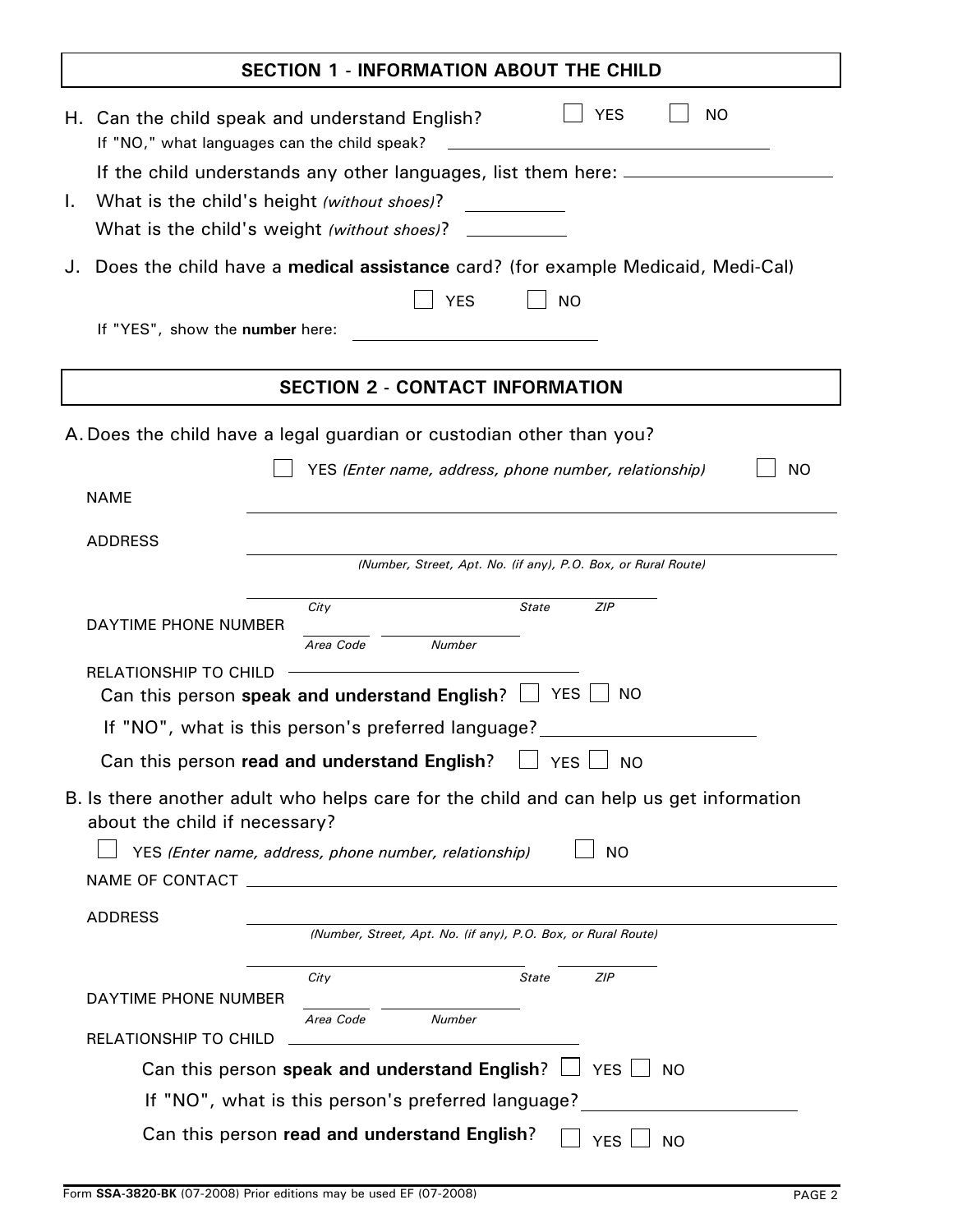## **SECTION 3 - THE CHILD'S ILLNESSES, INJURIES OR CONDITIONS AND HOW THEY AFFECT HIM/HER**

A. What are the child's disabling **illnesses, injuries, or conditions**?

| B. When did the child become disabled?                                               | <b>Month</b> | Day | Year       |           |
|--------------------------------------------------------------------------------------|--------------|-----|------------|-----------|
|                                                                                      |              |     |            |           |
| C. Do the child's illnesses, injuries or conditions cause pain<br>or other symptoms? |              |     | <b>YES</b> | <b>NO</b> |
|                                                                                      |              |     |            |           |

#### **SECTION 4 - INFORMATION ABOUT THE CHILD'S MEDICAL RECORDS**

A. Has the child been seen by a **doctor/hospital/clinic** or anyone else for the illnesses, injuries or conditions?

|  | - |
|--|---|
|--|---|

B. Has the child been seen by a **doctor/hospital/clinic** or anyone else for emotional or mental problems?

| $\overline{\phantom{a}}$ |  |  | NΩ<br>г |
|--------------------------|--|--|---------|
|--------------------------|--|--|---------|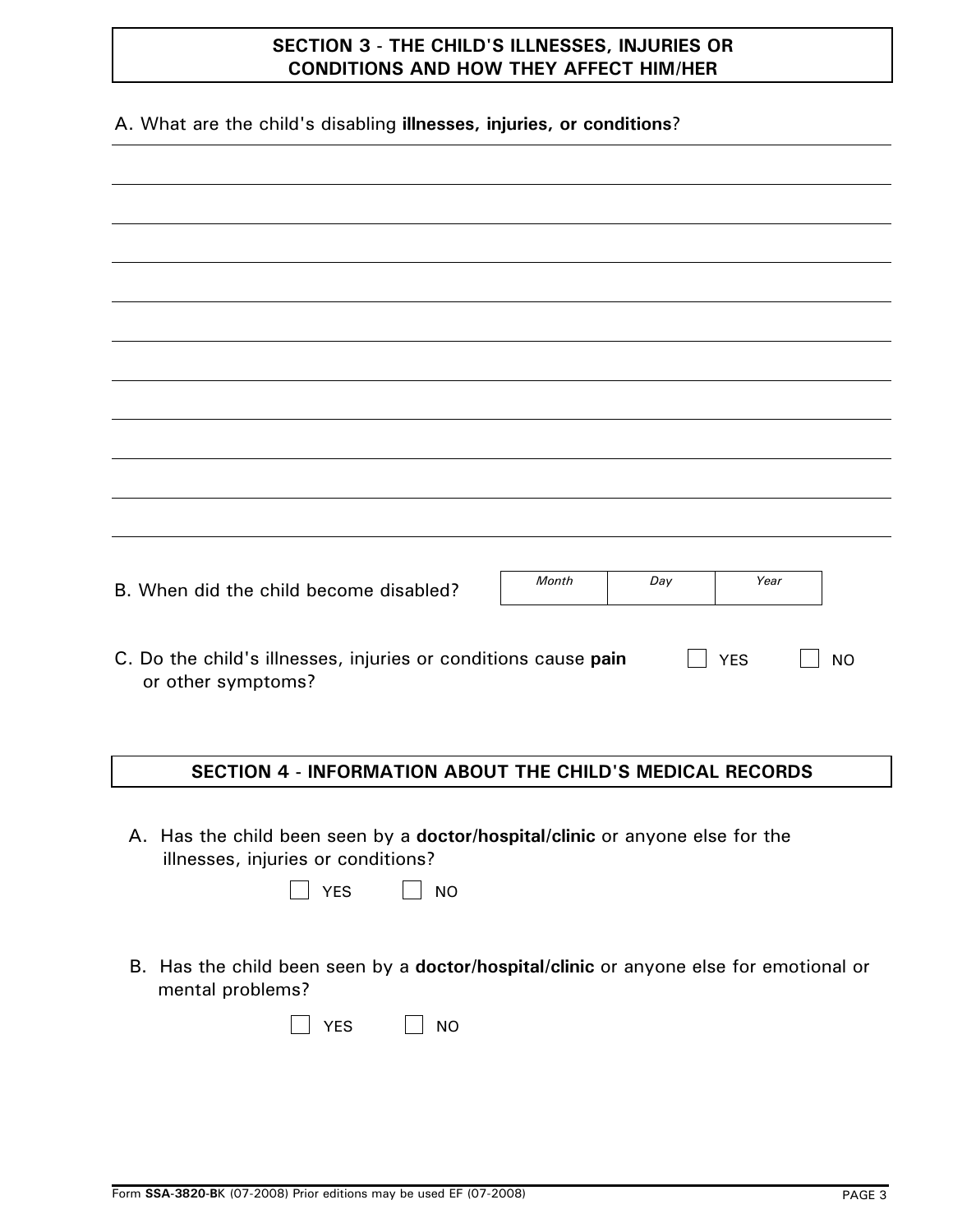# **Tell us who may have medical records or other information about the child's illnesses, injuries or conditions.**

## C. List **each DOCTOR/HMO/THERAPIST/OTHER**. Include the child's **next appointment**.

| 1. NAME                      |              |                         | <b>DATES</b>             |
|------------------------------|--------------|-------------------------|--------------------------|
| <b>STREET ADDRESS</b>        |              | <b>FIRST VISIT</b>      |                          |
| <b>CITY</b>                  | <b>STATE</b> | <b>ZIP</b>              | <b>LAST VISIT</b>        |
| <b>PHONE</b>                 |              | Patient ID # (If known) | <b>INEXT APPOINTMENT</b> |
| Area Code                    | Number       |                         |                          |
| <b>REASONS FOR VISITS</b>    |              |                         |                          |
| WHAT TREATMENT WAS RECEIVED? |              |                         |                          |

| 2. NAME                             |              |                         | <b>DATES</b>            |
|-------------------------------------|--------------|-------------------------|-------------------------|
| <b>STREET ADDRESS</b>               |              |                         | <b>FIRST VISIT</b>      |
| <b>CITY</b>                         | <b>STATE</b> | <b>ZIP</b>              | <b>LAST SEEN</b>        |
| <b>PHONE</b><br>Area Code           | Number       | Patient ID # (If known) | <b>NEXT APPOINTMENT</b> |
| <b>REASONS FOR VISITS</b>           |              |                         |                         |
|                                     |              |                         |                         |
|                                     |              |                         |                         |
| <b>WHAT TREATMENT WAS RECEIVED?</b> |              |                         |                         |
|                                     |              |                         |                         |
|                                     |              |                         |                         |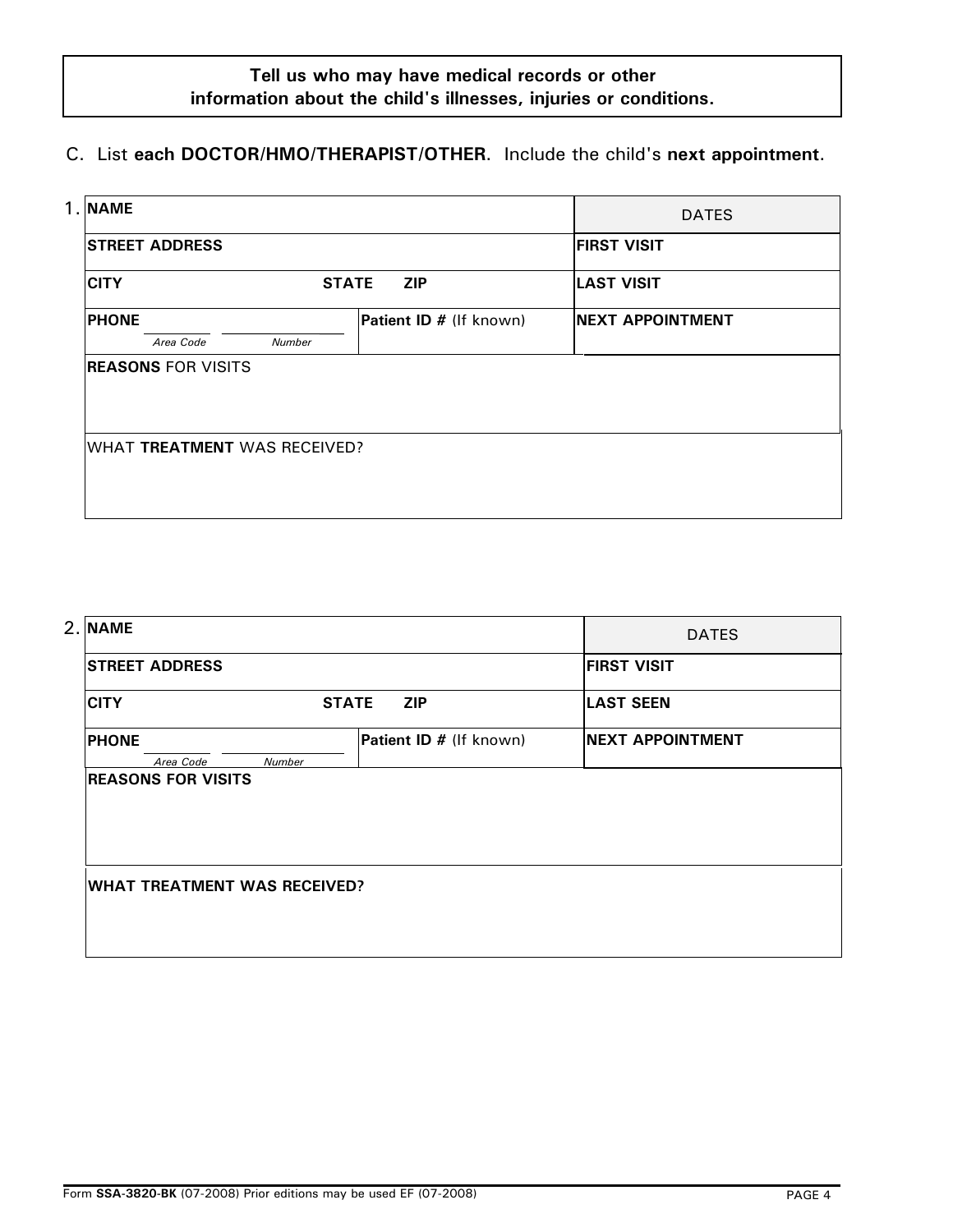## **SECTION 4 - INFORMATION ABOUT THE CHILD'S MEDICAL RECORDS**

## **DOCTOR/HMO/THERAPIST/OTHER**

| 3. NAME                             |        | <b>DATES</b>               |                          |
|-------------------------------------|--------|----------------------------|--------------------------|
| <b>STREET ADDRESS</b>               |        |                            | <b>FIRST VISIT</b>       |
| <b>CITY</b>                         |        | <b>ZIP</b><br><b>STATE</b> | <b>LAST VISIT</b>        |
| <b>PHONE</b>                        |        | Patient ID # (If known)    | <b>INEXT APPOINTMENT</b> |
| Area Code                           | Number |                            |                          |
|                                     |        |                            |                          |
| <b>WHAT TREATMENT WAS RECEIVED?</b> |        |                            |                          |
|                                     |        |                            |                          |

#### **If you need more space, use Section 10.**

## D. List each **HOSPITAL/CLINIC.** Include the child's **next appointment.**

| 1.<br><b>HOSPITAL/CLINIC</b>                                                | <b>TYPE OF VISIT</b>               | <b>DATES</b> |                                  |  |
|-----------------------------------------------------------------------------|------------------------------------|--------------|----------------------------------|--|
| <b>NAME</b>                                                                 | <b>INPATIENT STAYS</b>             | DATE IN      | DATE OUT                         |  |
|                                                                             | (Stayed at least overnight)        |              |                                  |  |
| <b>STREET ADDRESS</b>                                                       |                                    |              |                                  |  |
|                                                                             |                                    |              |                                  |  |
|                                                                             | <b>OUTPATIENT VISITS</b>           |              | DATE FIRST VISIT DATE LAST VISIT |  |
| <b>CITY</b>                                                                 | (Sent home same day)               |              |                                  |  |
| <b>STATE</b><br><b>ZIP</b>                                                  | <b>EMERGENCY ROOM</b>              |              | <b>DATES OF VISITS</b>           |  |
| <b>PHONE</b>                                                                | <b>VISITS</b>                      |              |                                  |  |
| Area Code<br>Number                                                         |                                    |              |                                  |  |
| Next appointment<br><b>Reasons for visits</b>                               | The child's hospital/clinic number |              |                                  |  |
|                                                                             |                                    |              |                                  |  |
| What treatment did the child receive?                                       |                                    |              |                                  |  |
|                                                                             |                                    |              |                                  |  |
| What doctors does the child see at this hospital/clinic on a regular basis? |                                    |              |                                  |  |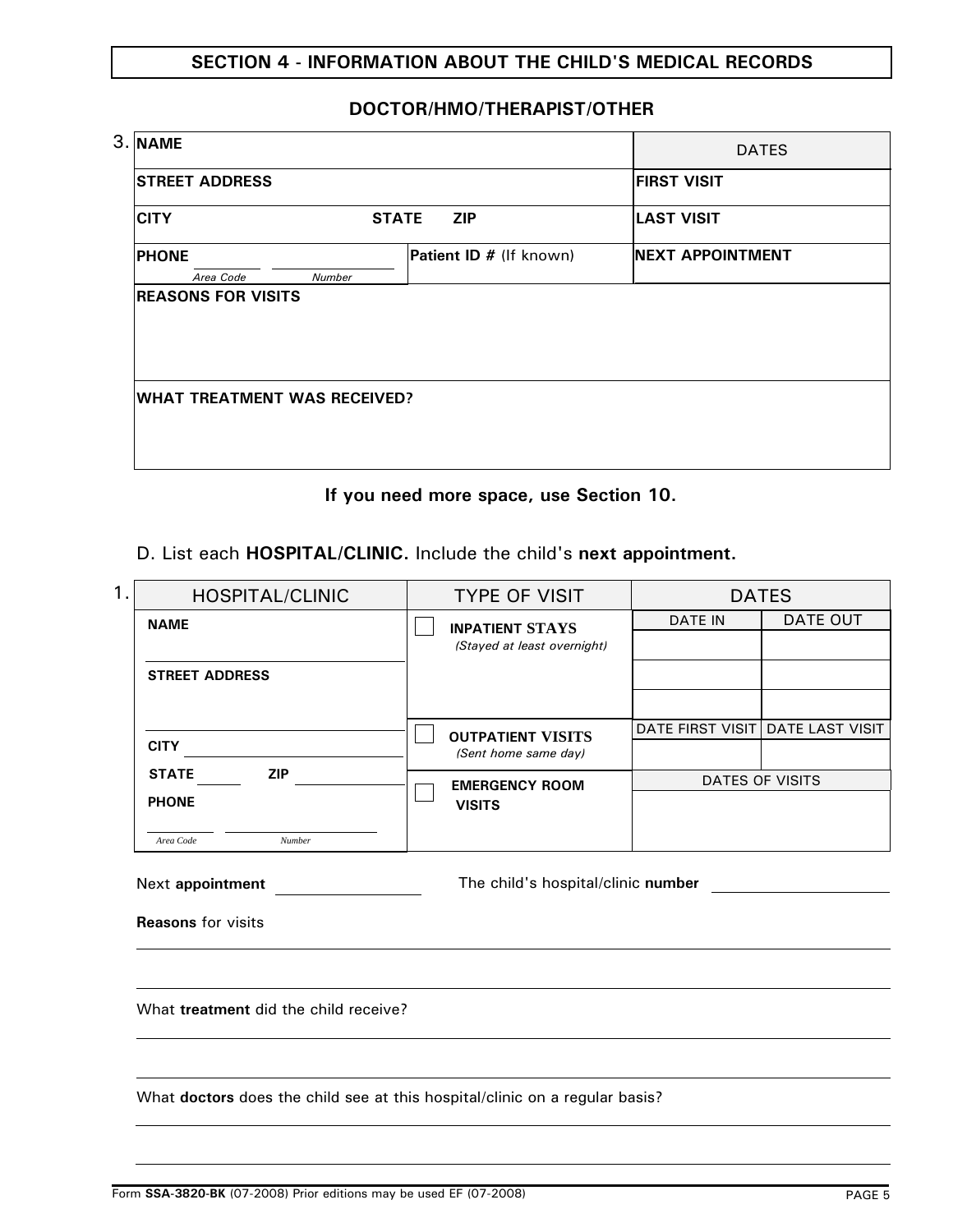## **SECTION 4 - INFORMATION ABOUT THE CHILD'S MEDICAL RECORDS**

|                                                                                                                                                                                                                                                                                                                                                                                                   | <b>HOSPITAL/CLINIC</b>                             |                                  |                        |
|---------------------------------------------------------------------------------------------------------------------------------------------------------------------------------------------------------------------------------------------------------------------------------------------------------------------------------------------------------------------------------------------------|----------------------------------------------------|----------------------------------|------------------------|
| 2.<br><b>HOSPITAL/CLINIC</b>                                                                                                                                                                                                                                                                                                                                                                      | <b>TYPE OF VISIT</b>                               |                                  | <b>DATES</b>           |
| <b>NAME</b>                                                                                                                                                                                                                                                                                                                                                                                       | <b>INPATIENT STAYS</b>                             |                                  | DATE OUT               |
|                                                                                                                                                                                                                                                                                                                                                                                                   | (Stayed at least overnight)                        |                                  |                        |
| <b>STREET ADDRESS</b>                                                                                                                                                                                                                                                                                                                                                                             |                                                    |                                  |                        |
|                                                                                                                                                                                                                                                                                                                                                                                                   |                                                    |                                  |                        |
| <b>CITY</b>                                                                                                                                                                                                                                                                                                                                                                                       | <b>OUTPATIENT VISITS</b><br>(Sent home same day)   | DATE FIRST VISIT DATE LAST VISIT |                        |
| ZIP<br><b>STATE</b>                                                                                                                                                                                                                                                                                                                                                                               |                                                    |                                  | <b>DATES OF VISITS</b> |
| <b>PHONE</b>                                                                                                                                                                                                                                                                                                                                                                                      | <b>EMERGENCY ROOM</b><br><b>VISITS</b>             |                                  |                        |
| Number<br>Area Code                                                                                                                                                                                                                                                                                                                                                                               |                                                    |                                  |                        |
| Next appointment                                                                                                                                                                                                                                                                                                                                                                                  | The child's hospital/clinic number                 |                                  |                        |
| <b>Reasons</b> for visits                                                                                                                                                                                                                                                                                                                                                                         |                                                    |                                  |                        |
| What treatment did the child receive?<br>What doctors does the child see at this hospital/clinic on a regular basis?<br>E. Does anyone else have medical records or information about the child's illnesses,<br>injuries or conditions (Workers' Compensation, insurance companies, counselors,<br>detention centers, attorneys, and/or tutors), or is the child scheduled to see anyone<br>else? | If you need more space, use Section 10.            |                                  |                        |
|                                                                                                                                                                                                                                                                                                                                                                                                   | YES (If "YES," complete information below.)        |                                  | <b>NO</b>              |
| <b>NAME</b>                                                                                                                                                                                                                                                                                                                                                                                       |                                                    |                                  | <b>DATES</b>           |
| <b>ADDRESS</b>                                                                                                                                                                                                                                                                                                                                                                                    |                                                    | <b>FIRST VISIT</b>               |                        |
| <b>CITY</b>                                                                                                                                                                                                                                                                                                                                                                                       | <b>STATE</b><br><b>ZIP</b>                         | <b>LAST SEEN</b>                 |                        |
| <b>PHONE</b><br>Area Code<br>Number                                                                                                                                                                                                                                                                                                                                                               |                                                    | <b>NEXT APPOINTMENT</b>          |                        |
| CLAIM NUMBER (If any)<br><b>REASONS FOR VISITS</b>                                                                                                                                                                                                                                                                                                                                                | <u> 1989 - John Stone, Amerikaansk politiker (</u> |                                  |                        |

**If you need more space, use Section 10.**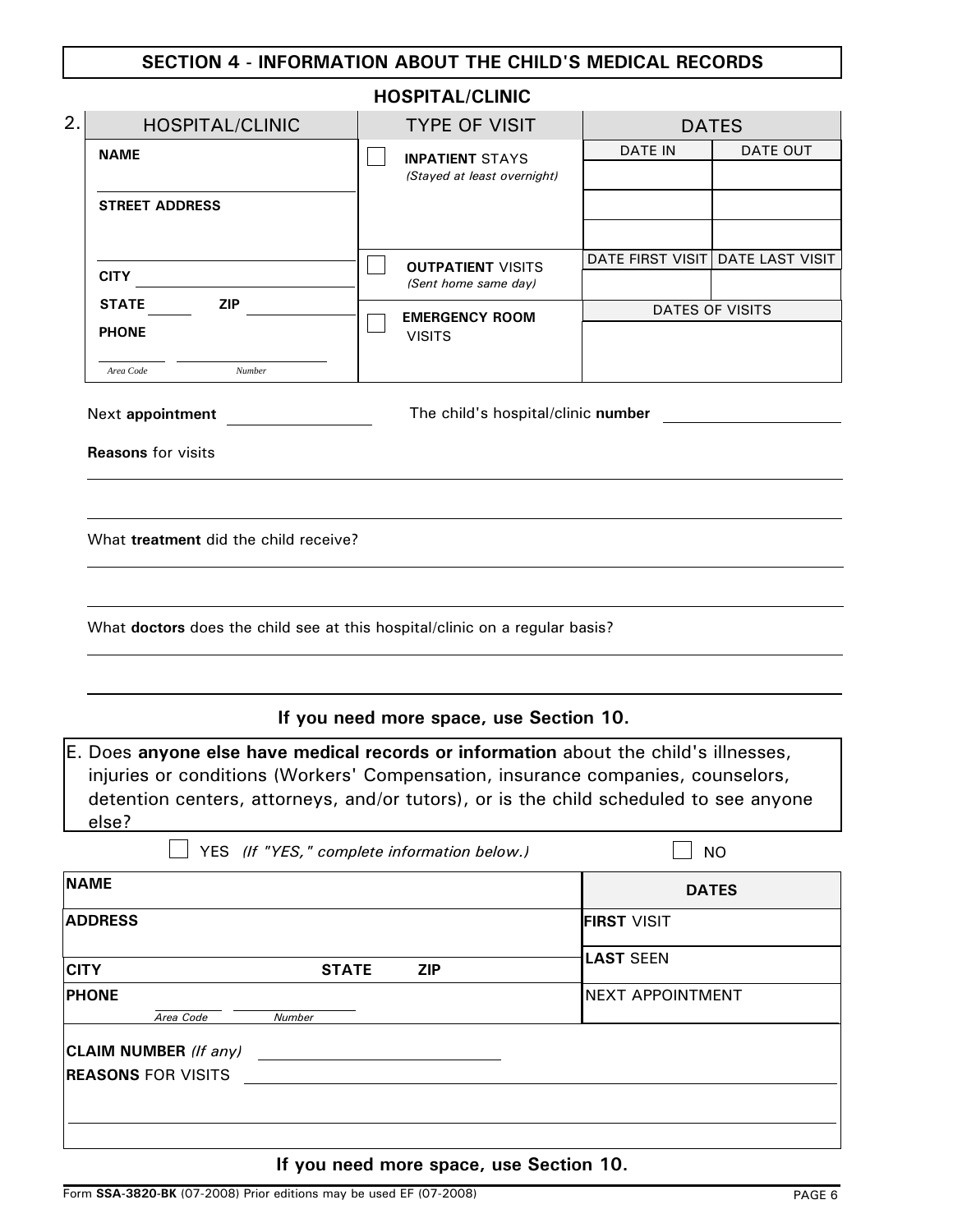| <b>SECTION 5 - MEDICATIONS</b> |
|--------------------------------|
|--------------------------------|

Does the child currently take any **medications** for illnesses, injuries or conditions? YES - 1 If "YES", tell us the following: *(Look at the child's medicine containers, if necessary.)* NO

| <b>NAME OF MEDICINE</b> | IF PRESCRIBED,<br><b>GIVE NAME OF DOCTOR</b> | <b>REASON FOR</b><br><b>MEDICINE</b> | <b>SIDE EFFECTS</b><br>THE CHILD HAS |
|-------------------------|----------------------------------------------|--------------------------------------|--------------------------------------|
|                         |                                              |                                      |                                      |
|                         |                                              |                                      |                                      |
|                         |                                              |                                      |                                      |
|                         |                                              |                                      |                                      |
|                         |                                              |                                      |                                      |

#### **If you need more space, use Section 10.**

#### **SECTION 6 - TESTS**

|  |  | Has the child had, or will he/she have, any medical tests for illnesses, injuries or                     |
|--|--|----------------------------------------------------------------------------------------------------------|
|  |  | conditions? $\Box$ YES $\Box$ NO If "YES", tell us the following (give approximate dates, if necessary). |

| <b>KIND OF TEST</b>                 | <b>WHEN WAS/WILL</b><br><b>TESTS BE DONE?</b><br>(Month, day, year) | <b>WHERE DONE</b><br>(Name of Facility) | <b>WHO SENT THE</b><br><b>CHILD FOR</b><br><b>THIS TEST</b> |
|-------------------------------------|---------------------------------------------------------------------|-----------------------------------------|-------------------------------------------------------------|
| <b>EKG (HEART TEST)</b>             |                                                                     |                                         |                                                             |
| <b>TREADMILL (EXERCISE TEST)</b>    |                                                                     |                                         |                                                             |
| <b>CARDIAC CATHETERIZATION</b>      |                                                                     |                                         |                                                             |
| <b>BIOPSY--Name of body part</b>    |                                                                     |                                         |                                                             |
| <b>SPEECH/LANGUAGE</b>              |                                                                     |                                         |                                                             |
| <b>HEARING TEST</b>                 |                                                                     |                                         |                                                             |
| <b>VISION TEST</b>                  |                                                                     |                                         |                                                             |
| <b>IQ TESTING</b>                   |                                                                     |                                         |                                                             |
| <b>EEG (BRAIN WAVE TEST)</b>        |                                                                     |                                         |                                                             |
| <b>HIV TEST</b>                     |                                                                     |                                         |                                                             |
| <b>BLOOD TEST (NOT HIV)</b>         |                                                                     |                                         |                                                             |
| <b>BREATHING TEST</b>               |                                                                     |                                         |                                                             |
| X-RAY--Name of body part            |                                                                     |                                         |                                                             |
| MRI/CAT SCAN - Name of body<br>part |                                                                     |                                         |                                                             |

#### **If the child has had other tests, list them in Section 10.**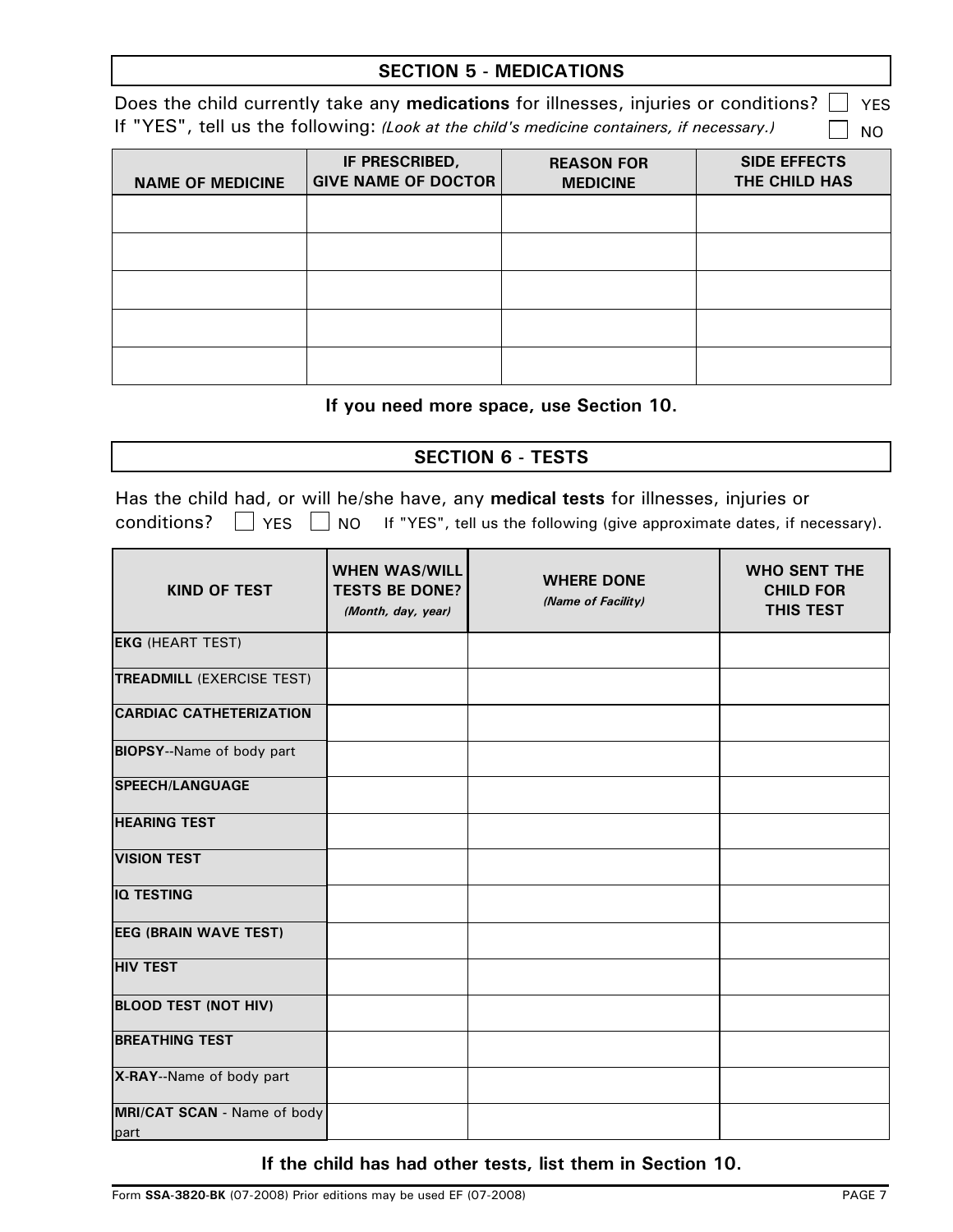## **SECTION 7 - ADDITIONAL INFORMATION**

|  |  |  | A. Has the child been tested or examined by any of the following? |  |  |  |  |
|--|--|--|-------------------------------------------------------------------|--|--|--|--|
|  |  |  |                                                                   |  |  |  |  |

| Headstart (Title V)            |                                          | <b>YES</b>   | <b>NO</b>                                                                                |
|--------------------------------|------------------------------------------|--------------|------------------------------------------------------------------------------------------|
|                                | Public or Community Health Department    | <b>YES</b>   | <b>NO</b>                                                                                |
|                                | Child Welfare or Social Service Agency   | <b>YES</b>   | <b>NO</b>                                                                                |
|                                | Women, Infant and Children (WIC) Program | <b>YES</b>   | <b>NO</b>                                                                                |
|                                | Program for Children with Special Health |              |                                                                                          |
| <b>Care Needs</b>              |                                          | <b>YES</b>   | <b>NO</b>                                                                                |
|                                | Mental Health/Mental Retardation Center  | <b>YES</b>   | <b>NO</b>                                                                                |
|                                |                                          |              |                                                                                          |
| to help him or her go to work? |                                          |              | B. Has the child received Vocational Rehabilitation or other employment support services |
|                                |                                          | <b>YES</b>   | <b>NO</b>                                                                                |
|                                |                                          |              |                                                                                          |
|                                |                                          |              | If you answered "YES" to any of the above in A. or B., please complete C. below:         |
|                                |                                          |              |                                                                                          |
| C. 1. NAME OF AGENCY           |                                          |              |                                                                                          |
| <b>ADDRESS</b>                 |                                          |              |                                                                                          |
|                                |                                          |              | (Number, Street, Apt. No. (if any), P.O. Box, or Rural Route)                            |
|                                |                                          |              |                                                                                          |
|                                | City                                     | <b>State</b> | ZIP                                                                                      |
| PHONE NUMBER                   |                                          |              |                                                                                          |
|                                | Area Code<br>Number                      |              |                                                                                          |
| <b>TYPE OF TEST</b>            |                                          |              | <b>WHEN DONE</b>                                                                         |
|                                |                                          |              |                                                                                          |
| <b>TYPE OF TEST</b>            |                                          |              | <b>WHEN DONE</b>                                                                         |
| FILE OR RECORD NUMBER          |                                          |              |                                                                                          |
|                                |                                          |              |                                                                                          |
| 2. NAME OF AGENCY              |                                          |              |                                                                                          |
|                                |                                          |              |                                                                                          |
| <b>ADDRESS</b>                 |                                          |              | (Number, Street, Apt. No. (if any), P.O. Box, or Rural Route)                            |
|                                |                                          |              |                                                                                          |
|                                | City                                     | <b>State</b> | <b>ZIP</b>                                                                               |
| <b>PHONE NUMBER</b>            |                                          |              |                                                                                          |
|                                | Area Code<br><b>Number</b>               |              |                                                                                          |
| <b>TYPE OF TEST</b>            |                                          |              | <b>WHEN DONE</b>                                                                         |
| <b>TYPE OF TEST</b>            |                                          |              | <b>WHEN DONE</b>                                                                         |
|                                |                                          |              |                                                                                          |
| FILE OR RECORD NUMBER          |                                          |              |                                                                                          |

**If there are any other agencies, show them in Section 10.**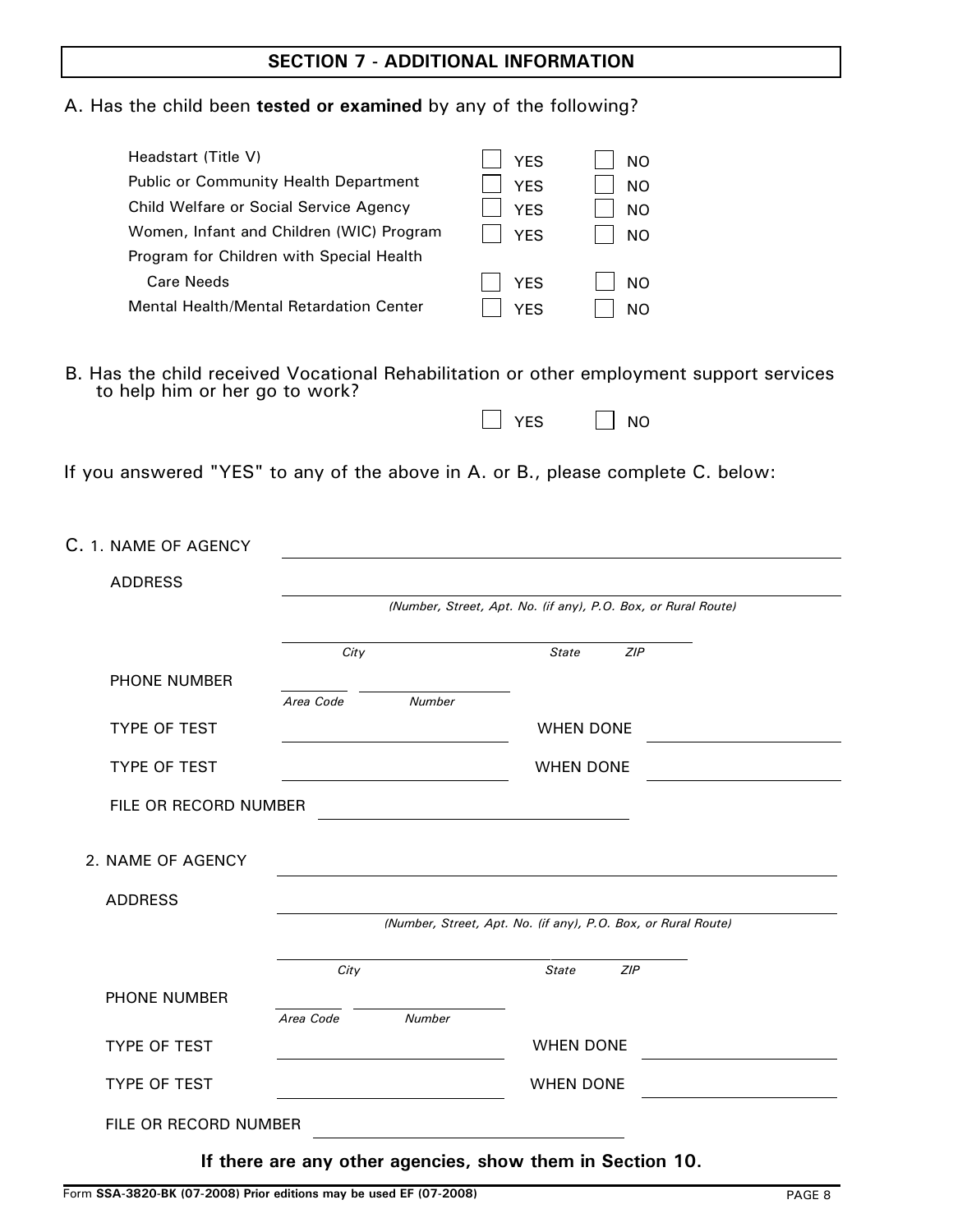## **SECTION 8 - EDUCATION**

|                                           | A. What is the child's current grade in school or the highest grade completed?                                                                                                      |                                                               |                            |
|-------------------------------------------|-------------------------------------------------------------------------------------------------------------------------------------------------------------------------------------|---------------------------------------------------------------|----------------------------|
|                                           | B. Is the child currently attending school (other than summer school)?                                                                                                              |                                                               | <b>NO YES</b><br><b>NO</b> |
|                                           | If "NO", explain why the child is not attending school.                                                                                                                             |                                                               |                            |
|                                           |                                                                                                                                                                                     |                                                               |                            |
|                                           |                                                                                                                                                                                     |                                                               |                            |
|                                           |                                                                                                                                                                                     |                                                               |                            |
|                                           |                                                                                                                                                                                     |                                                               |                            |
|                                           |                                                                                                                                                                                     |                                                               |                            |
|                                           |                                                                                                                                                                                     |                                                               |                            |
| dates attended.                           | C. List the name of the school the child is currently attending and give dates attended.<br>If the child is no longer in school, list the name of the last school attended and give |                                                               |                            |
|                                           |                                                                                                                                                                                     |                                                               |                            |
| <b>NAME OF SCHOOL</b>                     |                                                                                                                                                                                     |                                                               |                            |
| <b>ADDRESS</b>                            |                                                                                                                                                                                     |                                                               |                            |
|                                           |                                                                                                                                                                                     | (Number, Street, Apt. No. (if any), P.O. Box, or Rural Route) |                            |
|                                           | City                                                                                                                                                                                | County                                                        | <b>State</b><br><b>ZIP</b> |
| PHONE NUMBER                              | Area Code<br><b>Number</b>                                                                                                                                                          |                                                               |                            |
| <b>DATES ATTENDED</b>                     |                                                                                                                                                                                     |                                                               |                            |
| <b>TEACHER'S NAME</b>                     |                                                                                                                                                                                     |                                                               |                            |
|                                           |                                                                                                                                                                                     |                                                               |                            |
| If "YES", complete the following:         | Has the child been tested for behavioral or learning problems?                                                                                                                      | <b>YES</b>                                                    | <b>NO</b>                  |
| <b>TYPE OF TEST</b>                       |                                                                                                                                                                                     | <b>WHEN DONE</b>                                              |                            |
| <b>TYPE OF TEST</b>                       |                                                                                                                                                                                     | <b>WHEN DONE</b>                                              |                            |
| Is the child in special education?        | <b>YES</b>                                                                                                                                                                          | <b>NO</b>                                                     |                            |
| If "YES", and different from above, give: |                                                                                                                                                                                     |                                                               |                            |
| NAME OF SPECIAL EDUCATION TEACHER         |                                                                                                                                                                                     |                                                               |                            |
| Is the child in speech therapy?           | <b>YES</b>                                                                                                                                                                          | <b>NO</b>                                                     |                            |
| If "YES", and different from above, give: |                                                                                                                                                                                     |                                                               |                            |
| <b>NAME OF SPEECH THERAPIST</b>           |                                                                                                                                                                                     |                                                               |                            |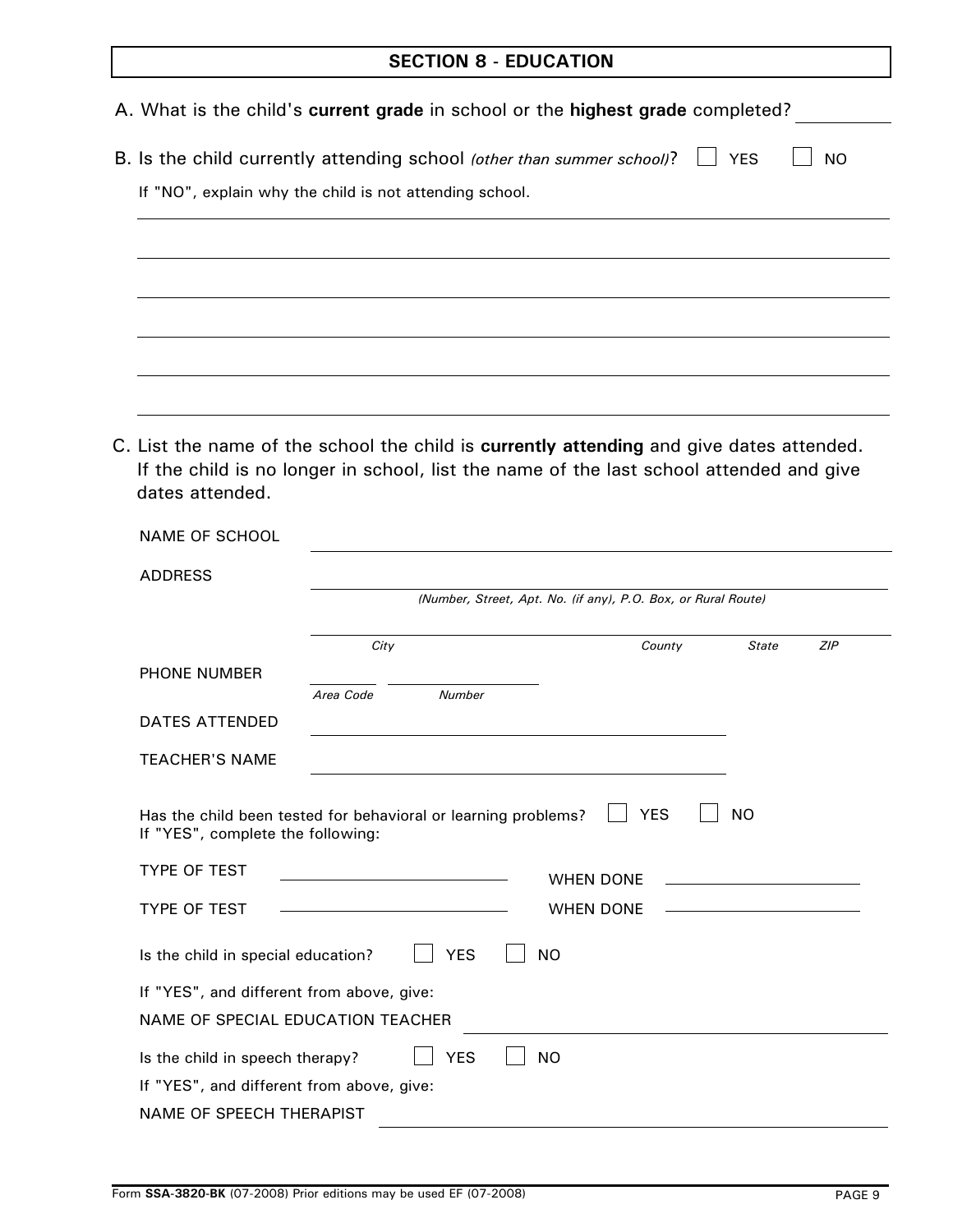|                                                                                                                       |           | <b>SECTION 8 - EDUCATION</b> |                                                                                      |                     |
|-----------------------------------------------------------------------------------------------------------------------|-----------|------------------------------|--------------------------------------------------------------------------------------|---------------------|
| attended.                                                                                                             |           |                              | D. List the names of all other schools attended in the last 12 months and give dates |                     |
| <b>NAME OF SCHOOL</b>                                                                                                 |           |                              |                                                                                      |                     |
| <b>ADDRESS</b>                                                                                                        |           |                              |                                                                                      |                     |
|                                                                                                                       |           |                              | (Number, Street, Apt. No. (if any), P.O. Box, or Rural Route)                        |                     |
|                                                                                                                       | City      |                              | County                                                                               | <b>State</b><br>ZIP |
| PHONE NUMBER                                                                                                          |           |                              |                                                                                      |                     |
|                                                                                                                       | Area Code | <b>Number</b>                |                                                                                      |                     |
| DATES ATTENDED                                                                                                        |           |                              |                                                                                      |                     |
| <b>TEACHER'S NAME</b>                                                                                                 |           |                              |                                                                                      |                     |
| <b>TYPE OF TEST</b>                                                                                                   |           |                              | <b>WHEN DONE</b>                                                                     |                     |
| <b>TYPE OF TEST</b>                                                                                                   |           |                              | <b>WHEN DONE</b>                                                                     |                     |
| Was the child in special education?<br>If "YES", and different from above, give:<br>NAME OF SPECIAL EDUCATION TEACHER |           | <b>YES</b>                   | <b>NO</b>                                                                            |                     |
| Was the child in speech therapy?<br>If "YES", and different from above, give:                                         |           | <b>YES</b>                   | <b>NO</b>                                                                            |                     |
| NAME OF SPEECH THERAPIST                                                                                              |           |                              |                                                                                      |                     |
|                                                                                                                       |           |                              | If there are other schools, show them in Section 10.                                 |                     |
| E. Is the child attending Daycare/Preschool?<br>If "YES", complete the following:                                     |           |                              | <b>YES</b><br><b>NO</b>                                                              |                     |

*(Number, Street, Apt. No. (if any), P.O. Box, or Rural Route)*

*City County State ZIP*

*Area Code Number*

TEACHER'S/CAREGIVER'S NAME

ADDRESS

DATES ATTENDED

PHONE NUMBER

NAME OF DAYCARE/ PRESCHOOL/CAREGIVER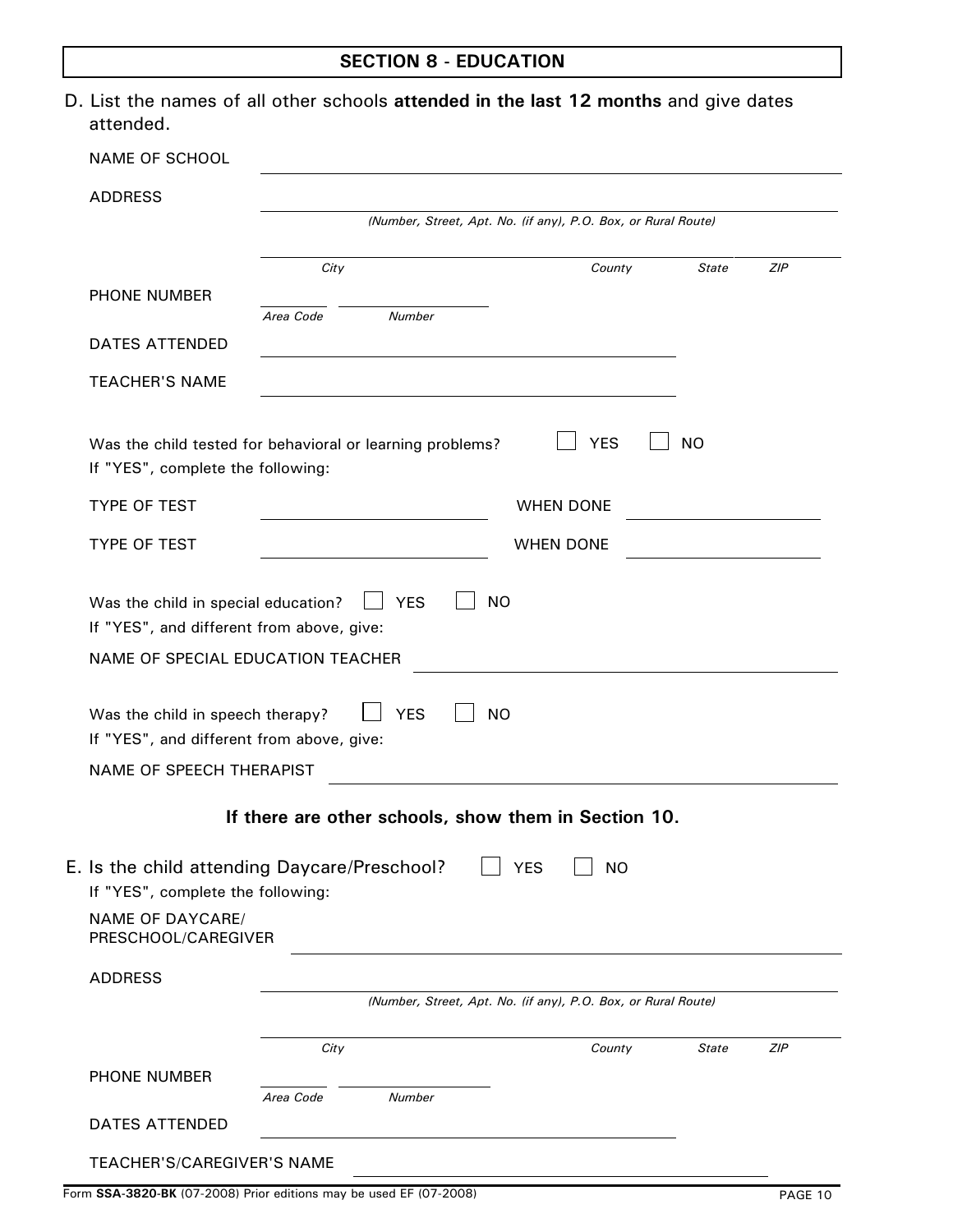| <b>SECTION 9 - WORK HISTORY</b>                                                        |           |                                                               |              |            |                |
|----------------------------------------------------------------------------------------|-----------|---------------------------------------------------------------|--------------|------------|----------------|
| A. Has the child ever worked (including sheltered<br>If "YES", complete the following: |           |                                                               |              | <b>YES</b> | N <sub>O</sub> |
| <b>DATES WORKED</b>                                                                    |           |                                                               |              |            |                |
| NAME OF EMPLOYER                                                                       |           |                                                               |              |            |                |
| <b>ADDRESS</b>                                                                         |           |                                                               |              |            |                |
|                                                                                        |           | (Number, Street, Apt. No. (if any), P.O. Box, or Rural Route) |              |            |                |
|                                                                                        | City      |                                                               | <b>State</b> | ZIP        |                |
| <b>PHONE NUMBER</b>                                                                    |           |                                                               |              |            |                |
|                                                                                        | Area Code | <b>Number</b>                                                 |              |            |                |
| NAME OF SUPERVISOR                                                                     |           |                                                               |              |            |                |

B. List job title, and briefly describe the work and any problems the child may have had doing the job.

**SECTION 10 - DATE AND REMARKS Use this section for any additional information about your child.**  Please give the date you filled out this disability report. Date (MM/DD/YYYY)